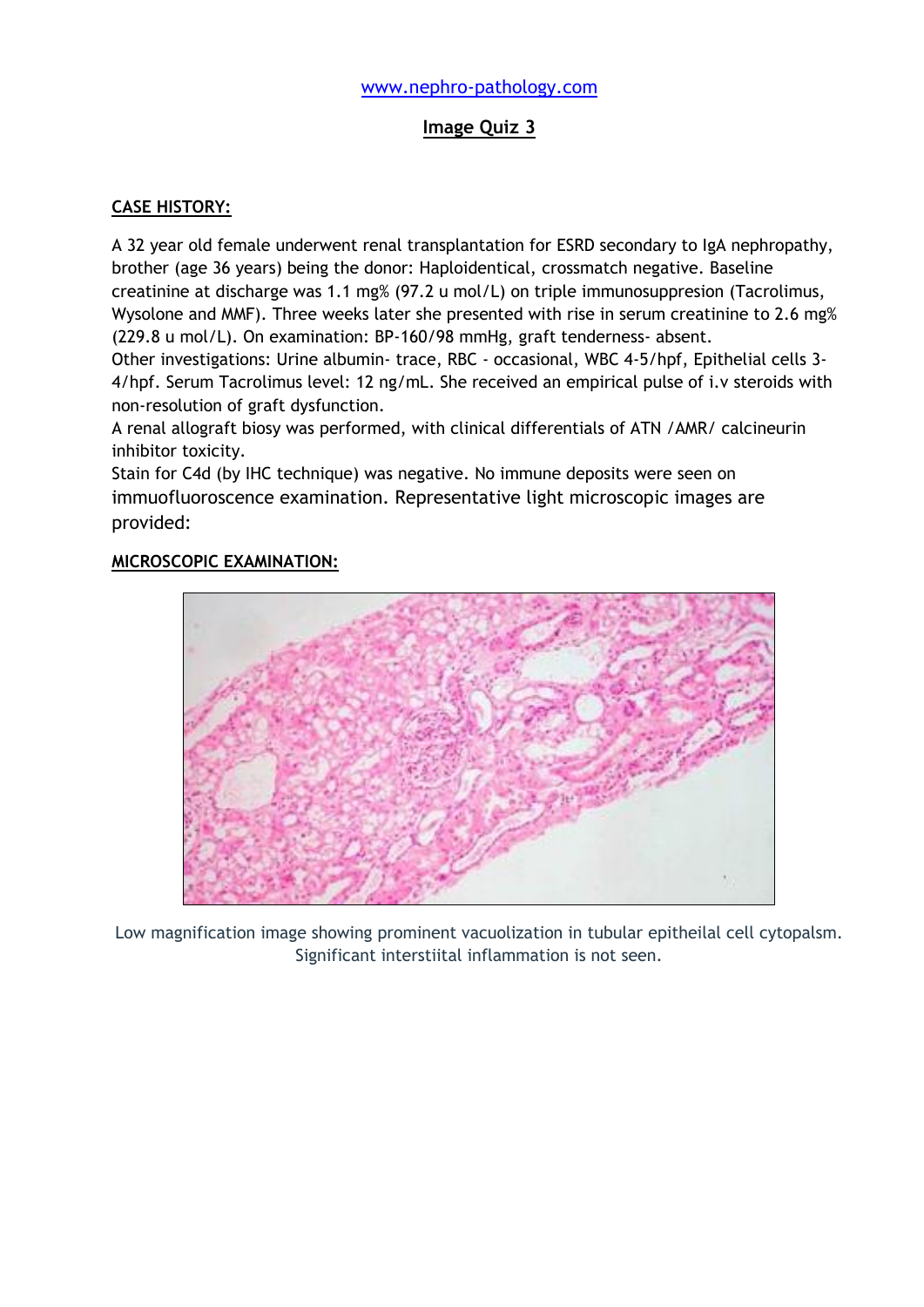

Higher magnification reveals large unevenly sized vacuoles diffusely involving the proximal tubular cytoplasm. The glomeruli appear realtively unremarkable without evidence of significant glomerulitis

# **FURTHER COURSE**:

History revealed that patient was prescribed diuretics (thiazides) for hypertension detected by his treating physician, which were inadvertently administered in high doses for past one week.

Investigations revealed:

- Hypokalaemia : serum potassium 2.3 mmol/l, and hypomagnesemia 0.6 mmol/l
- Spot urine Pottasium/Creatinine ratio:17 mmol/g
- ABG analysis showed features of uncompensated metabolic alkalosis (pH 7.5, paCO2 45 mmHg, HCO  $^{-3}$  27 m Eq/L)
- Plasma renin activity and aldosterone levels were within reference ranges.

Patient was given potassium supplementation and thiazides were replaced by ACE inhibitors. Dose of Tacrolimus was reduced (considering the elevated drug levels and suspecting it to be contributory factor in hypertension).

Serum creatinine settled to 1.2 mg% and serum potassium levels reached a value of 3.5 mmol/l after one week of initiation of treatment.

# **DIAGNOSIS:**

 **Hypokalemic nephropathy**, possibly secondary to inadvertent diuretic abuse with features of acute uncompensated metabolic alkalosis.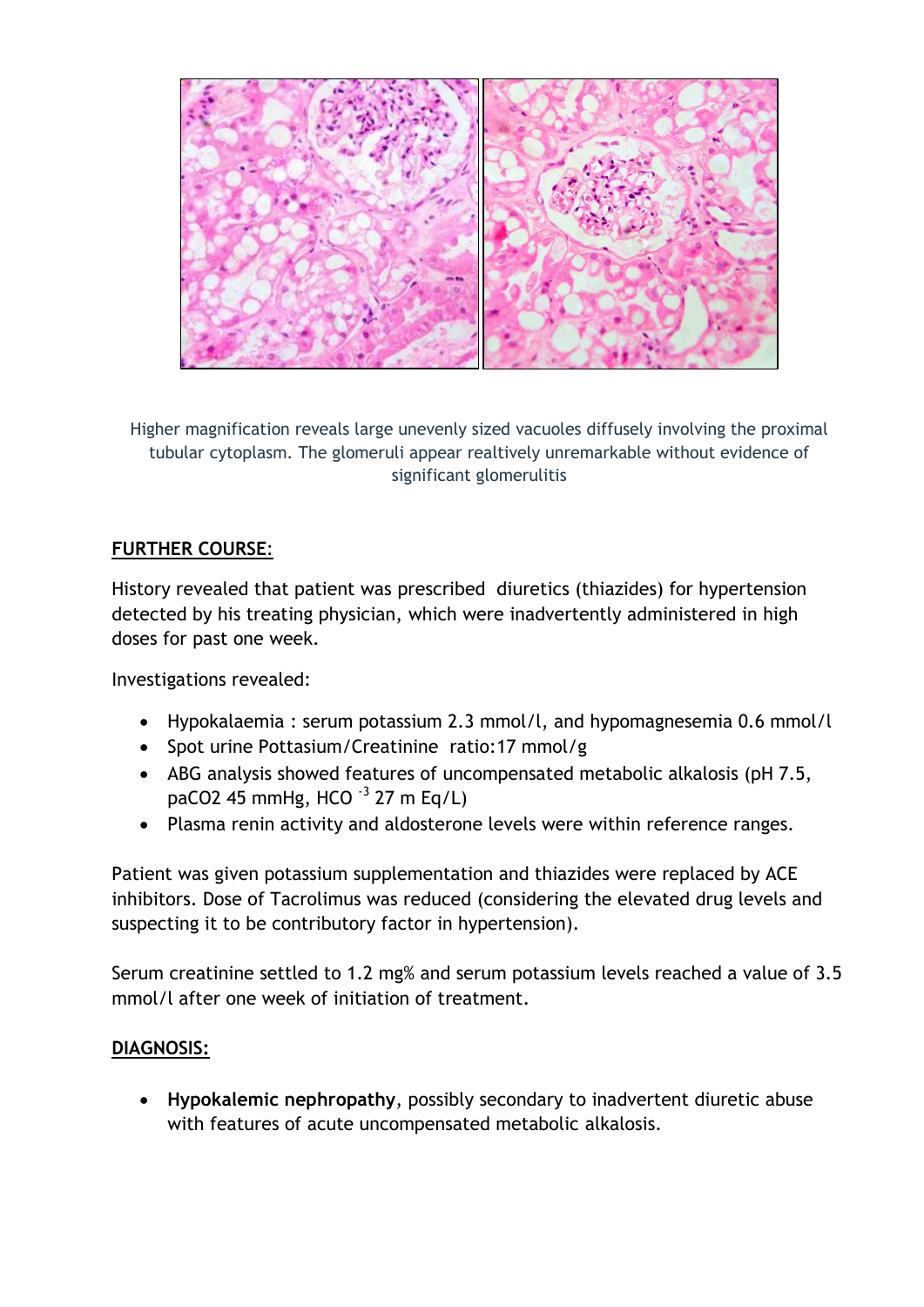## **DISCUSSION:**

Vacuolar change in tubular epithelial cytoplasm can be seen in several conditions [1]

 **Hydropic change** is a fine and diffuse vacuolar clearing of the cytoplasm of the proximal tubular epithelium seen in :

**a.** Patients treated with hypertonic solutions such as sucrose solutions, mannitol, high molecular-weight dextrans, radio-opaque contrast material, or intravenous immunoglobulin (IVIg).

**b.** acute calcineurin inhibitor toxicity often referred to as *isometric or isotonic vacuolization*. The vacuolation seen by light microscopy is a reflection of distended lysosomes, and dilated endoplasmic reticulum.

- **Hypokalemic nephropathy**: In contrast to the fine vacuoles seen in hydropic change, the vacuoles in hypokalemic nephropathy are much coarser, larger and irregular. The brush border is generally well preserved.
- **Fatty change,** the cytoplasm is filled with fine, small, clear vacuoles best seen at the base of the proximal tubular epithelium. Stains to demonstrate fat must be performed on the frozen sections as lipid is lost during preparation of paraffin sections. This is noted in :

**a.** Severe proteinuric states or the nephrotic syndrome with hyperlipidemia and hyperlipiduria.

**b.** Patients with Reye's syndrome [2] and phosphorus or carbon tetrachloride poisoning [3]

**c.** In patients without significant proteinuria, prominent cytoplasmic vacuolization (and interstitial foam cells) raise the suspicion of Alport's disease.

Hypokalemic nephropathy, also called kaleopenic nephropathy is characterized histologically by various-sized, empty cytoplasmic vacuoles in the renal tubular epithelium. This vacuolation is caused by both expansion of the extracellular spaces with ballooning of the basal lateral cell membranes and cytoplasmic vacuole formation. The condition can be induced by any acute or chronic loss of potassium (including both renal and non-renal causes). The clinical findings are reversible by potassium administration.

Key points to remember are:

1. Hypokalemia can lead to a renal concentrating defect leading to polyuria and polydipsia- Diabetes insipidus

2. Long standing potassium loss may lead to tubulointerstitial disease, proteinuria and renal cysts

3. There is also impairment of renal angiogenesis, evidenced by progressive capillary loss, reduced endothelial cell proliferation, and loss of VEGF expression [4-7]